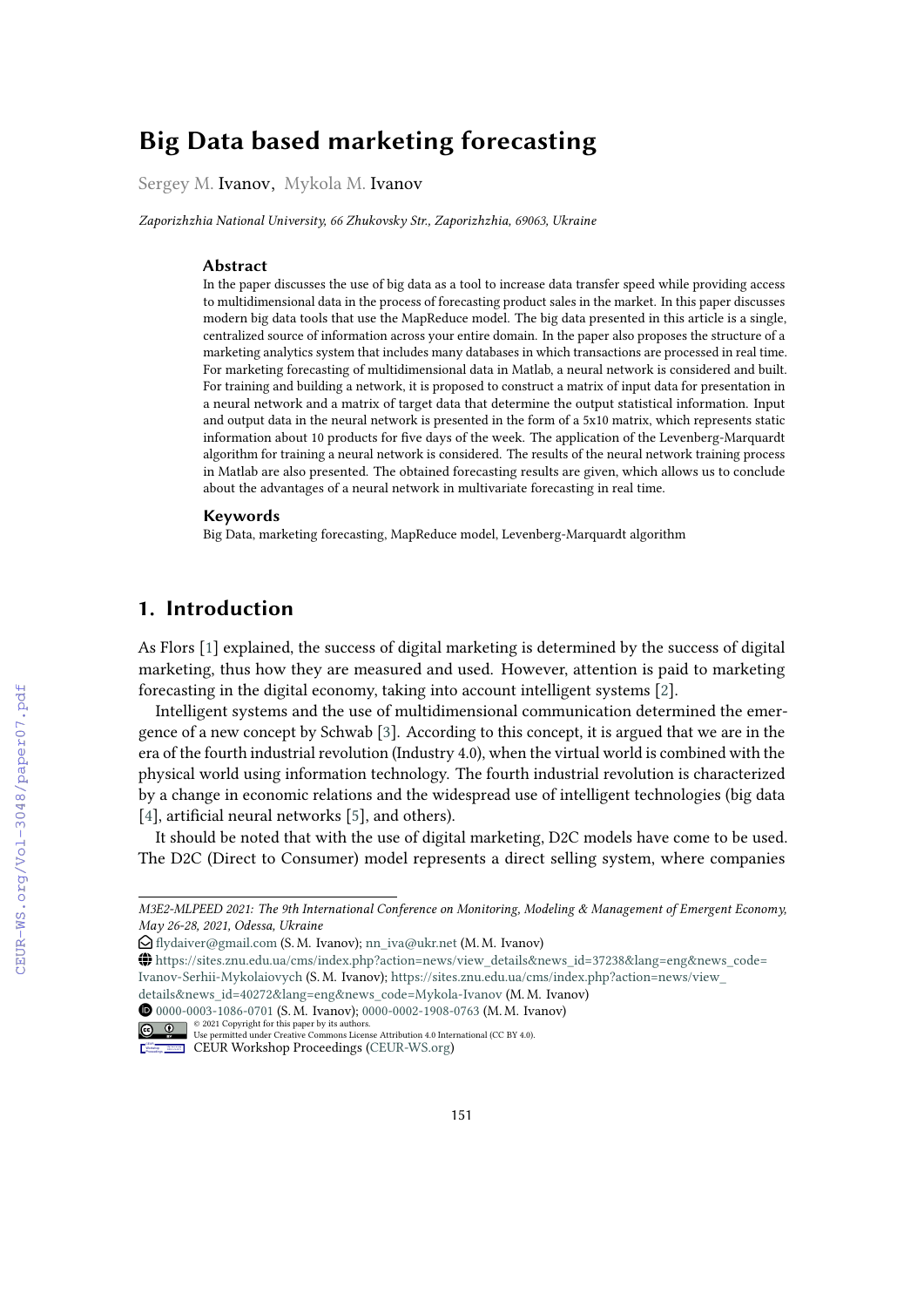themselves manufacture, promote, sell and deliver their product without the involvement of intermediaries. So, the article provides an analysis that shows that, unlike traditional promotion through retail chains, companies using the D2C model develop faster with their own distribution channels [\[6\]](#page-10-0). Thanks to their good positioning, these companies not only have a competitive advantage in the market, but also have their own structure on the Internet. These companies have changed the producer-consumer relationship and are reducing the distance between them. Today, any customer can contact the manufacturer directly, ask their question and make a purchase, avoiding extra charges and saving time. Renowned manufacturers have recognized the need to develop their own D2C strategies based on marketing analytics. The authors of the article acknowledge that the use of D2C opens up additional opportunities for companies. According to the authors, Nike is a prime example, with D2C sales accounting for a third of total revenues by the end of 2020 based on its Consumer Direct strategy.

Given the widespread use of digital marketing, Kats [\[7\]](#page-10-1) explored social commerce, which fostered development along the D2C model. Today, social commerce is used to increase the reach of consumers, those who may know about direct contact with the manufacturer.

So in the presented report by Enberg [\[8\]](#page-10-2), a summary of the main events, their analysis for marketing management, solving problems strategic development of companies. Report author Jasmine Enberg determines that the global forecast for monthly social media users in 2020 has increased due to the effects of the pandemic. However, no platform will be able to maintain the growth it picked up at the beginning of the year. Therefore, in 2021, the growth rate will begin to normalize. Recent product launches, including Facebook live shopping and Instagram shopping tags, show that e-commerce continues to be a priority for the two platforms. Snapchat and Twitter were more focused on effective marketing, namely the release of new sets of promotional offers with direct consumer response and others.

Therefore, the modern market is based on direct selling (D2C) models. allow you to get images of buyers and segment them. In addition to these tasks, it is necessary to solve forecasting the market, which changes every year.

It should be noted that worldwide targeted statistics for the entire sales system. This information is stored in cloud storage (Big Data). The information used includes data from the time of attracting a new consumer to the required resource information about the number, including repeated ones.

In this article, we propose a marketing analytics method based on artificial neural networks.

Marketing forecasting is part of any firm's overall marketing analytics. An important role in the forecasting method is played by the multidimensionality of information and methods of their processing. The use of Big Data with OLAP technologies requires new approaches to processing and applying large amounts of data. This is due to the wide range of communication systems used in the e-commerce market. Therefore, marketing forecasting based on Big Data is an urgent task, which is discussed in this article.

The article is devoted to marketing forecasting based on the use of neural networks. The information base of marketing forecasting is Big Data. The process of constructing training matrices, training a neural network and making the predictions are presented in the result of paper.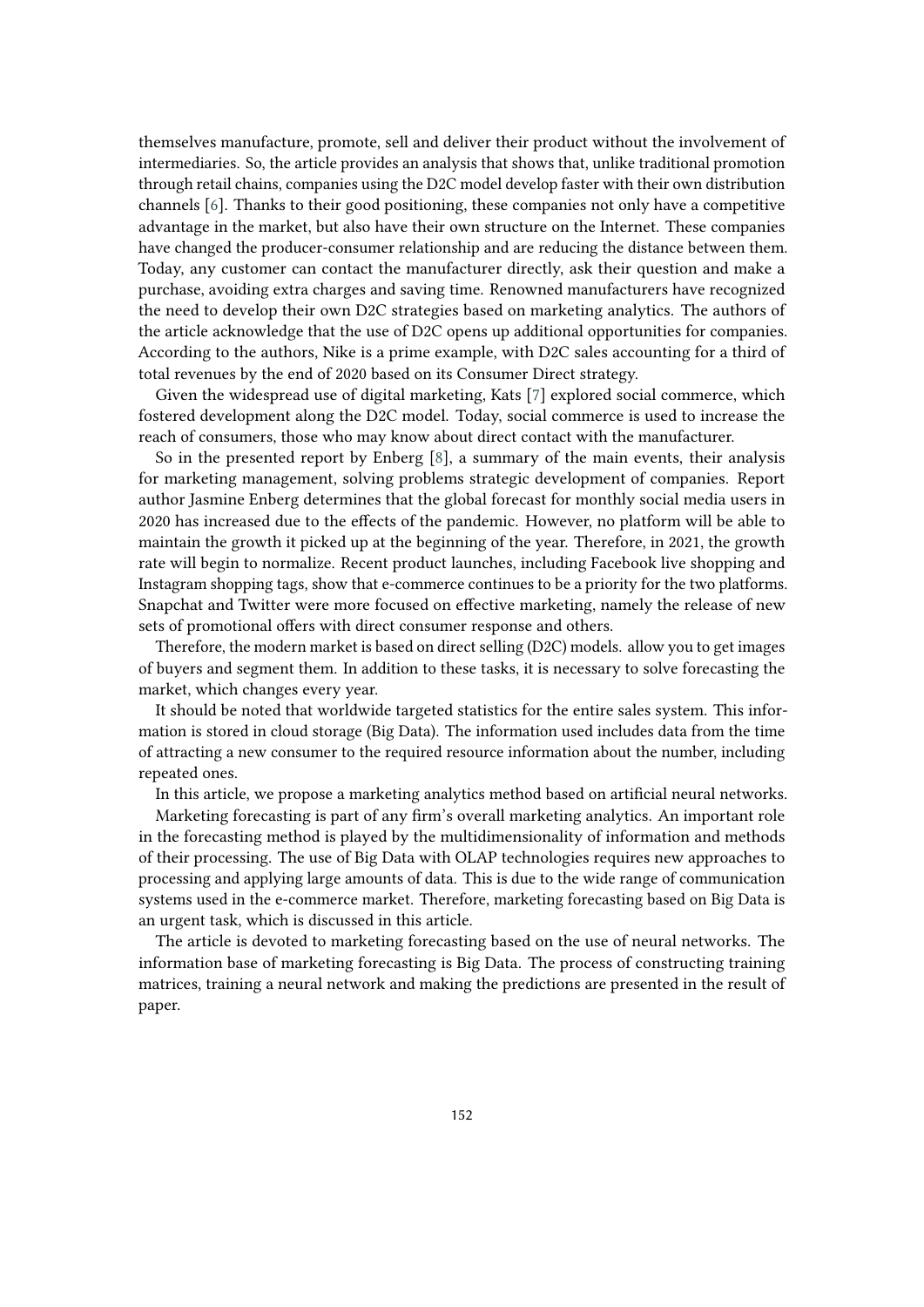### **2. Literature review**

Modern companies use many available forecasting methods, they not only improve the quality of their products, but also get information about the needs of customers. Marketing forecasting models are a great way to predict customer preferences and apply new ways to stand out from the competition. Using practical forecasting models today is the best way to get the most effective and complete data to improve marketing decisions. In this case, forecasting methods in digital marketing should include not only customer surveys, their age, interests and price, but also the characteristics of the product, brand, logistics and others.

In the work of Bard [\[9\]](#page-10-3), the problem of fitting mathematical models to numerical data was considered. Such a fit is often performed by the least squares method, regardless of previous knowledge of parameter values or the statistical nature of measurement errors.

According to the results of a study of the opinions of experts, Ashton [\[10\]](#page-10-4) considered a scenario in which the results of the opinions of experts differ significantly from the polls of intentions. For this case, the author considered the problem of predicting market behavior.

Further development of the principle of intentions was found by Morwitz [\[11\]](#page-10-5). The author proposed the principles of using intentions when solving the forecasting problem. These tasks included researching people and how they would behave in different situations. For this, the method of polling the intentions of people was used. Intent surveys are widely used in marketing when sales data is unknown, for example, to forecast new products.

A continuation of these works found themselves in the work of Armstrong [\[12\]](#page-10-6), where the role of a person as a dominant factor was considered. This task was solved as a role-playing game for making predictions of the behavior of people who interact with others. A key tenet of this approach is to provide realistic simulation of interactions.

This forecasting method is currently rarely used. Rowe and Wright [\[13\]](#page-10-7) considered the application of the Delphi method as a procedure. The authors found that the accuracy of expert predictions can be improved through the use of Delphi structured methods. One of the principles of the method is that experts' forecasts should not depend on each other. Expert groups sometimes violate this principle; as a result, the data should not be used in forecasting.

The task "Intentions" was considered by Wittink and Bergestuen [\[14\]](#page-10-8). This paper examines the intention as an indicator of a consumer to purchase a product under the influence of various factors. The consumer can declare his intentions to make a purchase of various goods. This method is based on the following principles, namely, using a new design to create an acceptable situation.

The formation of a digital marketing strategy was considered by Mandal and Joshi [\[15\]](#page-10-9). The authors of the article emphasize that digital technologies make marketing more effective, since they allow to identify individual consumer interests, better manage campaigns and improve the product. In this article, the authors propose a flowchart for developing marketing strategies.

The analysis of the state of the digital economy and digital marketing is discussed by Ivanov [\[16\]](#page-10-10). The author in the article shows that the dynamics of processes in the economy is quite high and requires a quick analysis of multidimensional data. The author proposes a conceptual model and a method for assessing consumer demand in the target market, aimed at the prospective management of trading floors using Big Data.

The analysis of the overview of macroeconomic forecasting are discussed by Carnot et al.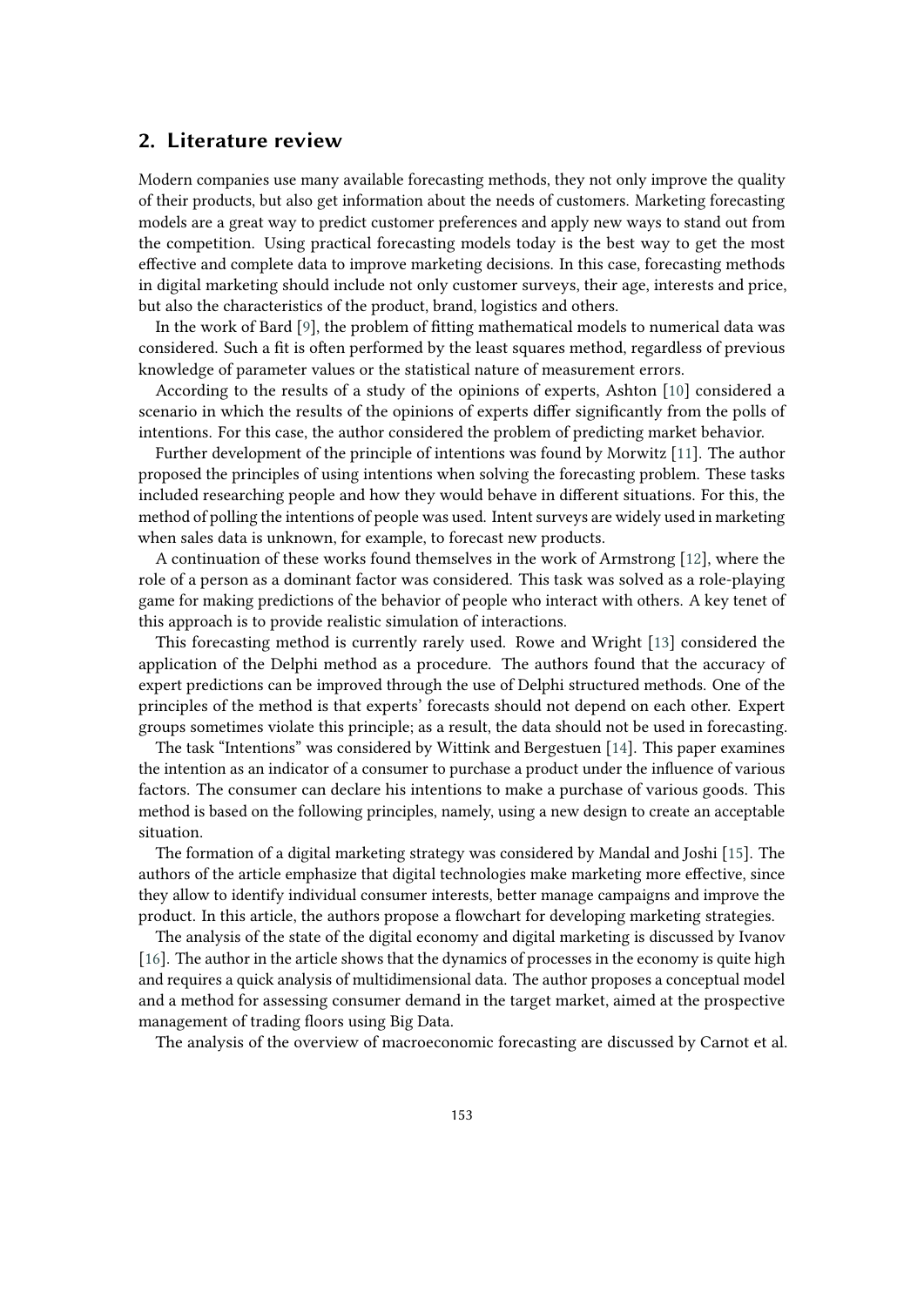[\[17,](#page-10-11) [18\]](#page-10-12), Ivanov [\[19\]](#page-10-13), Lim [\[20\]](#page-10-14). The authors take the focus on a wide range of theories as well as empirical methods: business cycle analysis, time series methods, macroeconomic models, medium and long-run projections, fiscal and financial forecasts, and sectoral forecasting.

The research of the technological sources of the next long wave of growth is made by Vázquez [\[21\]](#page-11-0), Lee and Lee [\[22\]](#page-11-1). The authors study the impacts of national innovation systems (NIS) and economic complexity index (ECI) on economic growth.

The use of Exponential smoothing (ES) forecasting methods is discussed by Chatfield et al. [\[23\]](#page-11-2), Hyndman et al. [\[24\]](#page-11-3). The authors research revolution of exponential smoothing, which has been improved with the introduction of a complete modeling framework incorporating innovations state space models, likelihood calculation, prediction intervals and procedures for model selection.

# **3. Marketing forecasting modeling**

The modern economy is characterized by rapid dynamics of economic processes. Under these conditions, marketing forecasting models acquire new meanings in managerial decision-making. The process of the importance of making management decisions in digital marketing systems is shown in figure [1.](#page-3-0)



<span id="page-3-0"></span>**Figure 1:** The importance of management decision making in digital marketing.

Traditional Marketing Analytics (MTA) is based on the use of classical approaches and forecasting methods. MRA is aimed at solving economic important forecasting problems from the moment information appears to several hours.

These tasks are solved using neural networks and marketing robots.

Traditional Marketing Analytics is based on the use of classical approaches and forecasting methods. Marketing Actual Analytics (MRA) is aimed at solving economic important forecasting problems from the moment information appears to several hours. These tasks are solved using neural networks and marketing robots. Today the number of information sources of data in the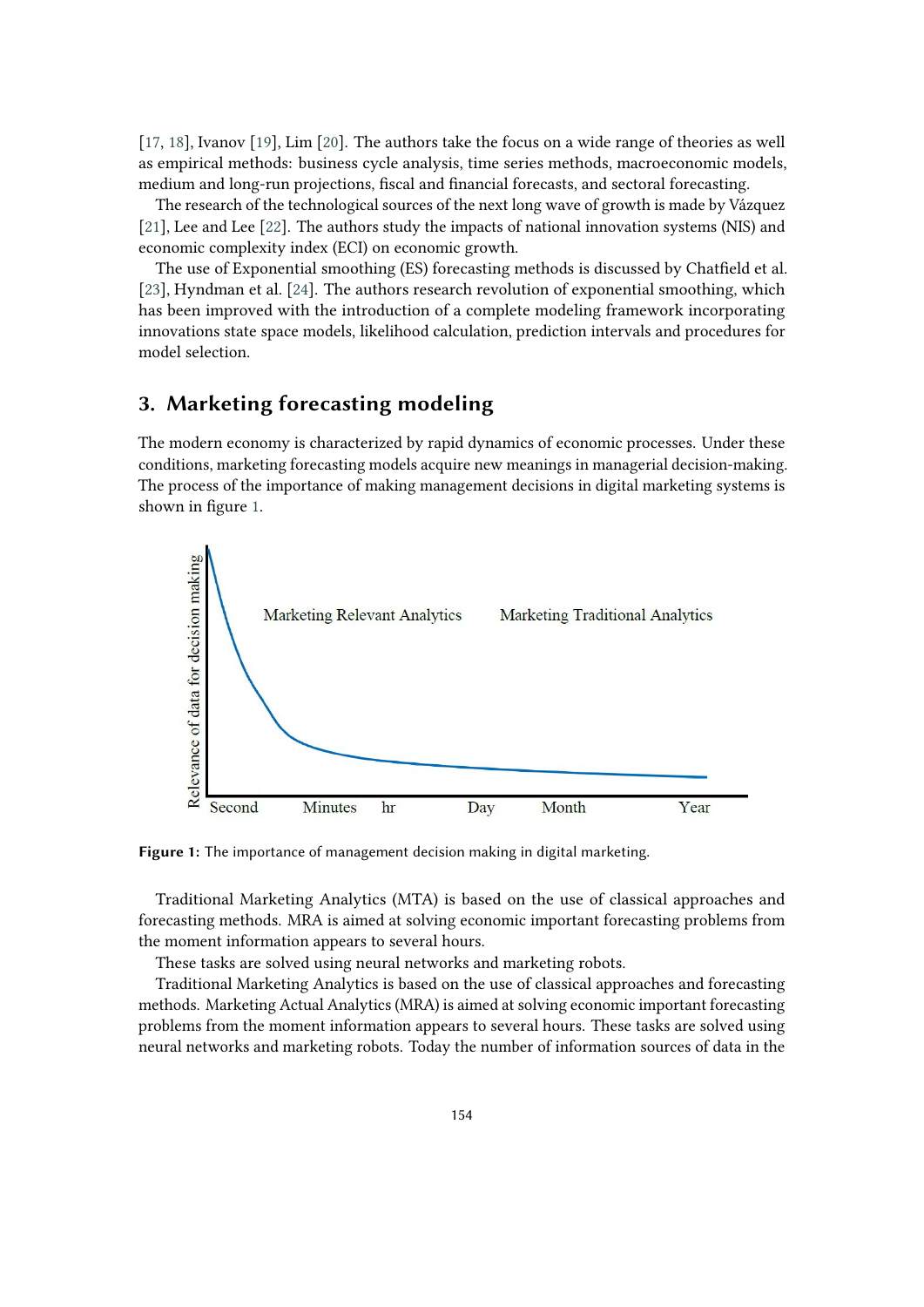world is growing rapidly. Therefore, storage technologies and their processing of information are becoming more and more in demand. By storing information, one can single out the use of Big Data for which the basic principles of work can be formulated:

- 1. Horizontal scalability, which takes into account that the data can be arbitrarily large from any system. They have the ability to handle big data.
- 2. Tolerance to failures, which use the principles of horizontal scalability and apply methods of clustering systems; locality of data, which allows in large distributed systems to separate data from a large number of data centers. All modern tools for working with big data, one way or another, follow these three principles. The first principle is based on the MapReduce model. The MapReduce model provides for distributed data processing proposed by Google and is shown in figure [2.](#page-4-0)



<span id="page-4-0"></span>**Figure 2:** Data processing according to the MapReduce model.

MapReduce provides that data is organized as relational or multidimensional data (OLAP). The data processing method takes place in three stages. The first stage is aimed at executing the Map() function. At this stage, the data is preprocessed using the Map() function, which is defined by the user. The work of this stage is to preprocess and filter the data. The second stage of the model is performed by the Shuffle() function. This stage goes unnoticed by the user. At this stage, the Map() function performs the data immersion procedure similarly to the formation of data marts (Data Mart), that is, one Map() data output corresponds to each mart. In the future, these showcases will serve as an input for the Reduce() function. The third stage of the model is aimed at executing the Reduce() function. Each data mart, which is formed in the second stage, transfers information to the input of the Reduce() function. The Reduce() function is user defined and calculates the result for individual storefronts. The set of all values returned by Reduce() is the result in this method. Therefore, Big Data technology is consider as a tool that allows you to increase the speed of data transfer while providing a large capacity of information carriers. In addition, this technology can improve the availability of cloud applications and data services. Thus, digital marketing is shape around the mainstream e-commerce models. The interconnection of the main models (B2B, B2A, D2C, C2A and C2C) of e-commerce systems based on the systems for collecting, storing and analyzing information in real time. Which based on subsequent storage in historical data layers. For the implementation of systems that perform Marketing Relevant Analytical tasks using data, OLAP data systems are used, which are structured according to the principle of multidimensional information presentation [\[16\]](#page-10-10). Reducing the cost of creating multidimensional warehouses can be achieve by using Data Mart. A data mart can only contain thematically aggregated data. Big Data is today a single, centralized source of information for the entire subject area. The structure of the marketing analytical system can be represent as follows (figure [3\)](#page-5-0).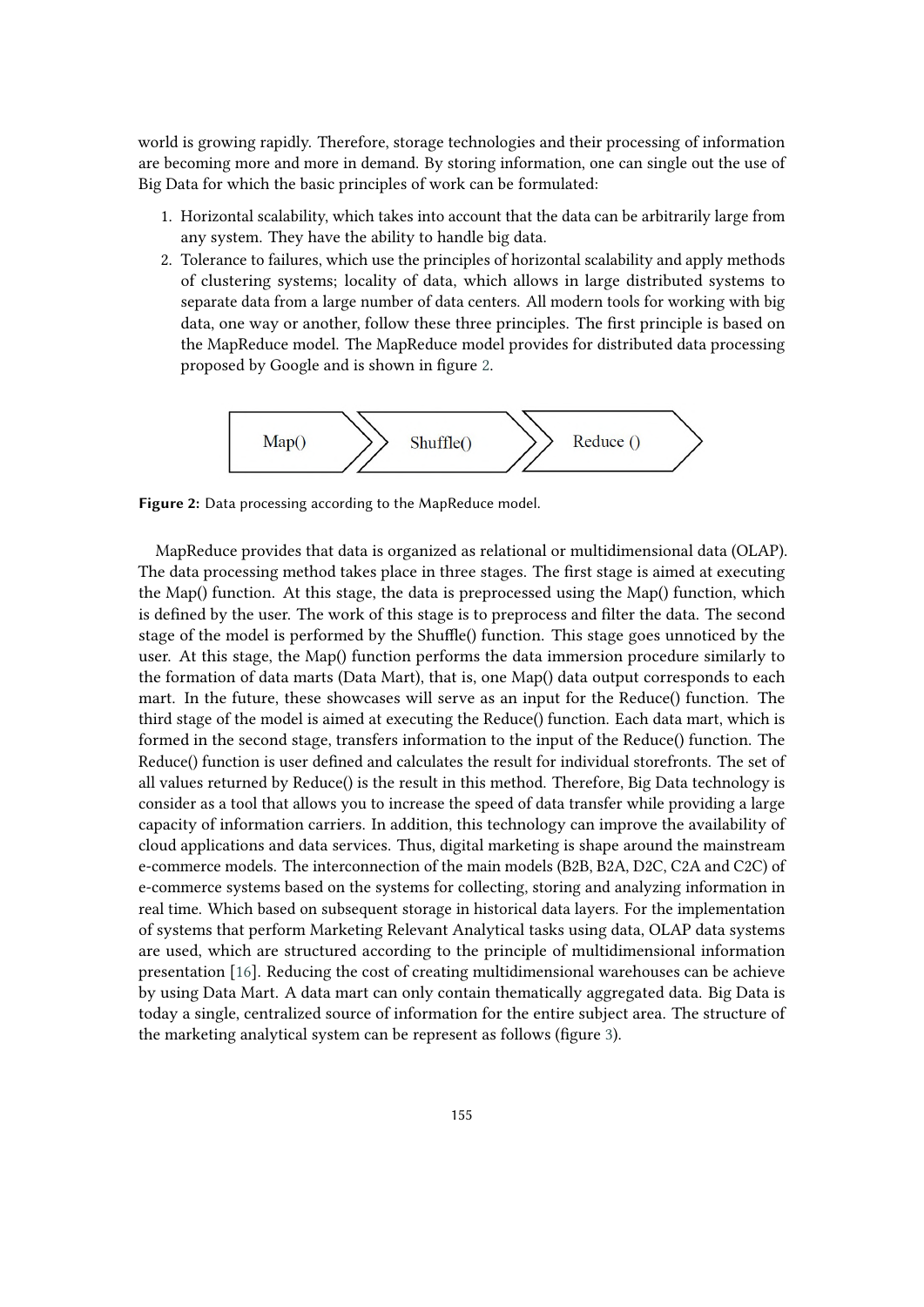

<span id="page-5-0"></span>**Figure 3:** The structure of the marketing analytical system.

In a marketing analytical system, there are many databases. where transaction processing is done in real time. Therefore, online data source systems (ODS) provide information for processing in OLTP. OLTP systems provide storage and processing of information in real time. The processed data in OLTP is transferred to the Data Mart systems with the subsequent construction of multidimensional OLAP data cubes.

This multidimensional data is aimed at presenting information on thematic sections both on marketing information and other information from different areas of the economy. The marketer has the ability to access multidimensional data in the repository, as well as complete economic information for conducting an MRA. The advantages of this approach are:

- simplicity of creating and filling OLAP, since filling comes from reliable sources of data marts;
- reducing the load on working with multidimensional data, namely, one multidimensional query processes multiple OLAP layers.

The data coming from the OID is transferred to the OLTP and the data marts are moved. OLAP stores data as multidimensional layers of measures and dimensions [\[16\]](#page-10-10). For marketing forecasting, a multidimensional query is formed to multidimensional data, which allows obtaining the following information input stream (Inflow) – formed by data from OLTP and DMN subsystems:

$$
I = \{p_j = (g_j, in_j, mi_j)\}, \ j = 1, ..., N,
$$
\n(1)

where  $g_j$  is the product included in the analyzed sets of  $N$  – the object of research,

 $in_j$  – indicator of income *j* of the product,

 $mi_i$  – product marketing indicators *j*.

Datasets from set I stored in OLAP and on demand allow you to obtain and conduct marketing analysis with the subsequent storage of data, which are called transactions. Description of a transaction to set  $I$  as follows:

$$
T = \{in_j | in_N \in I\}.
$$
 (2)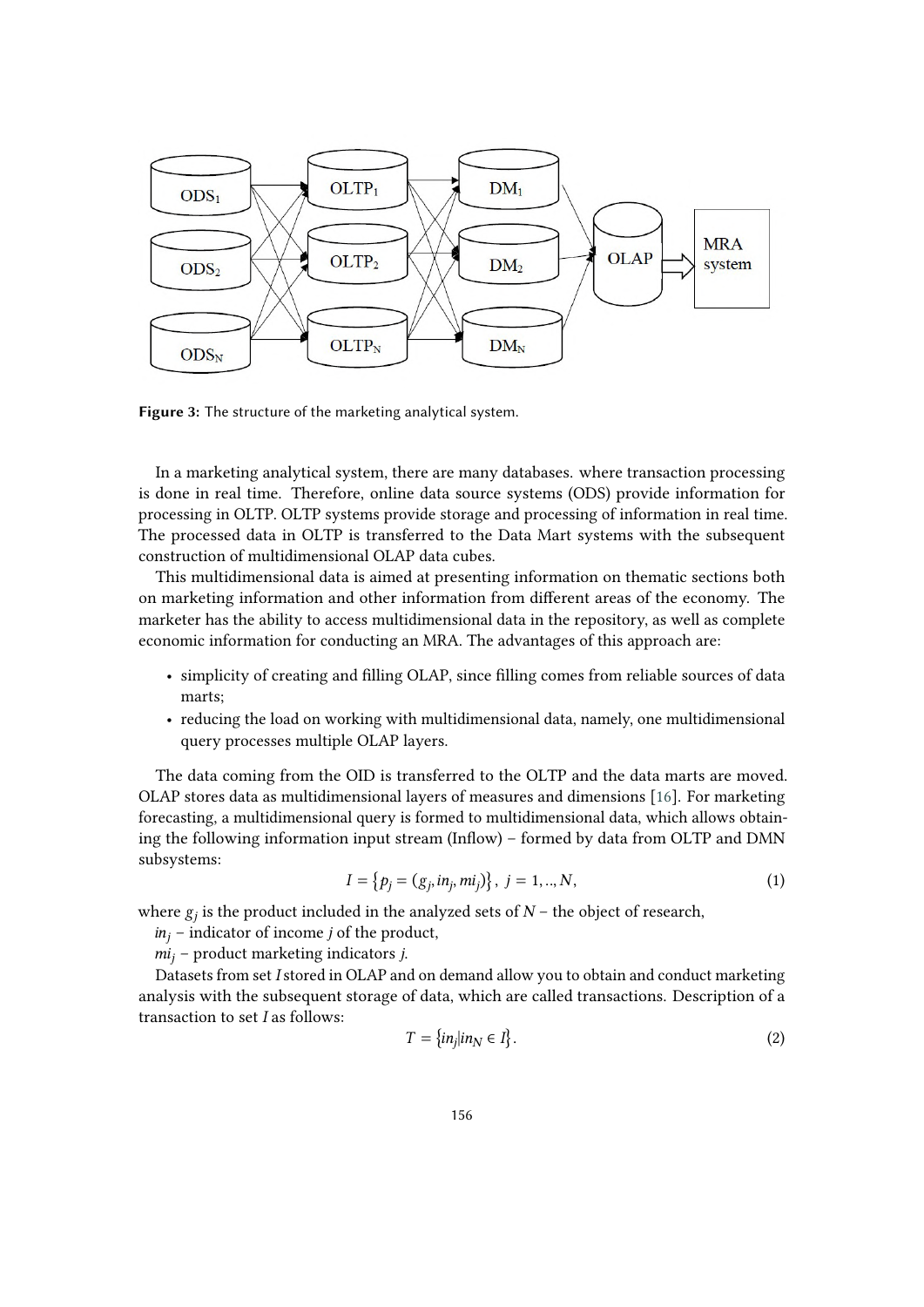Such transactions for retail outlets on the Internet correspond to the nomenclature of goods that the consumer buys and the data stored in OLAP as multidimensional data cubes (OLAP).

Then solving the problem of marketing forecasting based on a neural network, data arrays of its training are formed. The forecasting technique using a neural network is formalized through the problem of pattern recognition. Data on the predicted economic indicators of a product for a certain period of time form an image, the class of which is determined by the values of the predicted indicators.

In the proposed methodology, the dimension of the multidimensional array will determine both the forecasting interval and the number of predicted indicators. Each next line of the array is formed as a result of a shift by one interval equal to the prediction interval.

The neural network is trained on the generated training array of product indicators and adjusts its weights accordingly. As a result, the neural network is trained to solve the forecasting problem for a certain forecasting horizon. It should be noted that two forecasting approaches are used: one-step and multi-step. One-step forecasting is used for short-term forecasts and multistep forecasting is used for long-term forecasting.

Let the time interval  $[t_0, t_k]$  be given, the indicators  $g_j$ ,  $in_j$ ,  $pr_j$  of the product are defined, where  $t_0$  is the initial time value,  $t_k$  is the current time value. To find the predicted values on the prediction interval Δ, a method is proposed that includes the following stages:

1. Analytical analysis of marketing indicators and the formation of a learning matrix from selected values from historical slices of multidimensional databases (OLAP technology).

A learning matrix (ML - matrix learning) can be written as input data for representation in a neural network (equation (3)).

$$
ML_{Input} = \begin{bmatrix} in_{01} = f_{01}(t_0) & in_{02} = f_{02}(t_0 + \Delta) & \dots & in_{0m} = f_0 m(t_0 + (k - 1)\Delta) \\ in_{11} = f_{11}(t_0) & in_{12} = f_{12}(t_0 + \Delta) & \dots & in_{1m} = f_1 m(t_0 + (k - 1)\Delta) \\ \dots & \dots & \dots & \dots \\ in_{N1} = f_{N1}(t_0) & in_{N2} = f_{N2}(t_0 + \Delta) & \dots & in_{Nm} = f_N m(t_0 + (k - 1)\Delta) \end{bmatrix},
$$
(3)

where  $\Delta$  – is the horizon (time interval) of forecasting.

$$
TVM_{Output} = \begin{bmatrix} in_{01} = f_{01}(t_0 + \Delta) & in_{02} = f_{02}(t_0 + 2\Delta) & \dots & in_{0m} = f_{0m}(t_0 + k\Delta) \\ in_{11} = f_{11}(t_0 + \Delta) & in_{12} = f_{12}(t_0 + 2\Delta) & \dots & in_{1m} = f_{1m}(t_0 + k\Delta) \\ \dots & \dots & \dots & \dots \\ in_{N1} = f_{N1}(t_0 + \Delta) & in_{N2} = f_{N2}(t_0 + 2\Delta) & \dots & in_{Nm} = f_{Nm}(t_0 + k\Delta) \\ \dots & \dots & \dots & \dots \\ in_{Nm} = 1, ..., k \end{bmatrix},
$$
\n(4)

The input data in the neural network in Matlab is presented in the form of a 5x10 matrix, which represents static information on 10 products for five days of the week and has the following form (figure [4\)](#page-7-0).

Target data that determine the output statistical information for the neural output can be represented in the form of learning value matrix ( $TVM_{Out \text{out}}$ , equation (4)).

The target data, which determines the output statistical information in Matlab for neural output, is presented in figure [5.](#page-7-1)

2. Neural network training. The process of training a neural network is to match to each  $ML<sub>l</sub>$  mput element the value of the  $TVM<sub>l</sub>$ ut put matrix corresponding to the mapping in the value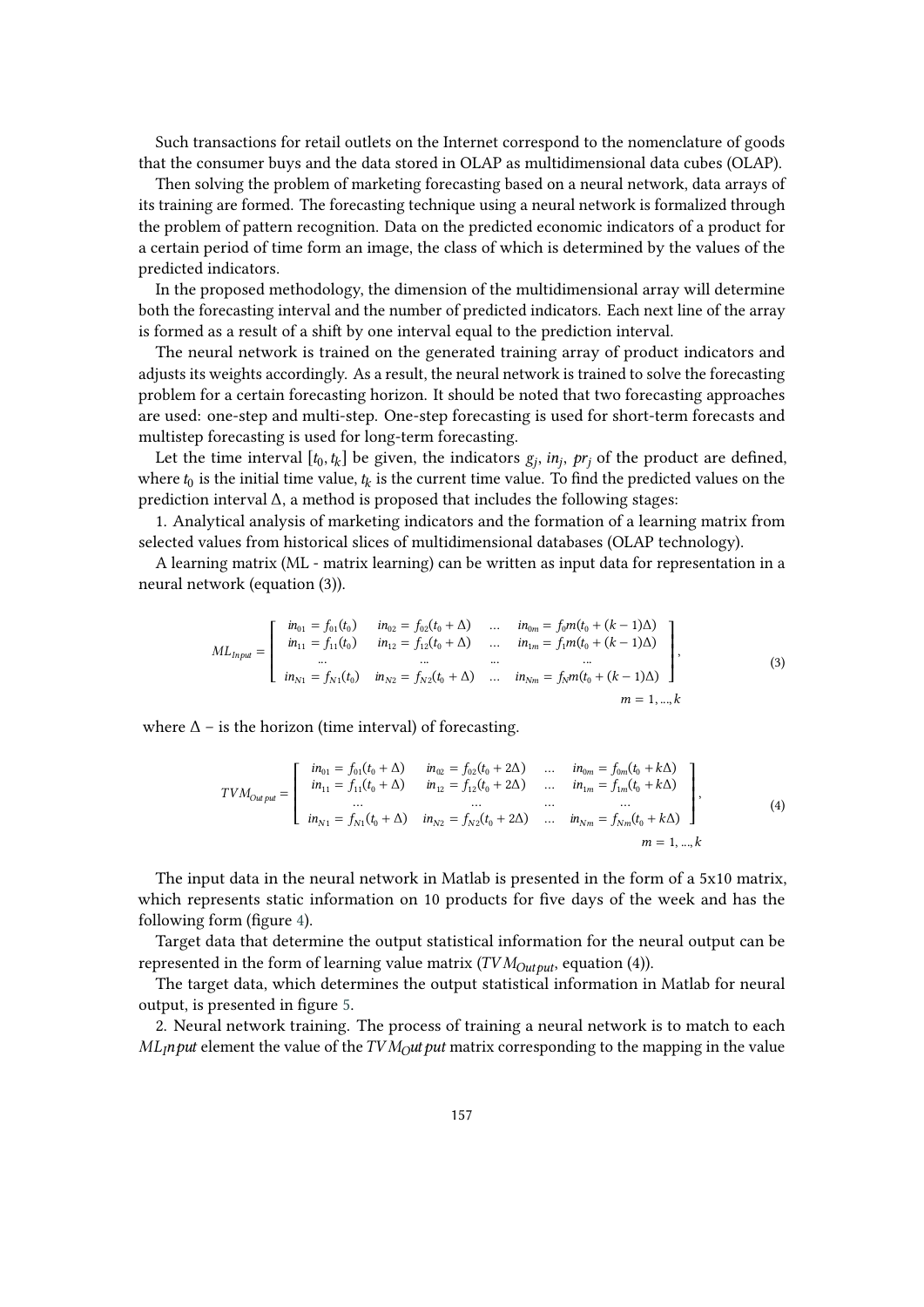| $\mathbb{Z}$ | Variables - datalnp_1 |        |        |        |       |       |       |        |        |                  |
|--------------|-----------------------|--------|--------|--------|-------|-------|-------|--------|--------|------------------|
|              | ×<br>datalnp_1        |        |        |        |       |       |       |        |        |                  |
| <b>SHE</b>   | 5x10 double           |        |        |        |       |       |       |        |        |                  |
|              |                       |        | 3      | 4      |       | 6     |       | 8      | 9      | 10 <sup>10</sup> |
|              | 123654                | 635345 | 135604 | 125149 | 82954 | 18335 | 20700 | 99954  | 119200 | 26509            |
| $\vert$ 2    | 124546                | 640234 | 149526 | 122305 | 84201 | 23654 | 20700 | 11048  | 113405 | 28079            |
| l 3          | 154321                | 643121 | 142989 | 120203 | 85601 | 15187 | 20700 | 75419  | 114036 | 27517            |
| $\vert$ 4    | 142352                | 639432 | 145902 | 129785 | 84302 | 22443 | 20700 | 98621  | 114483 | 28153            |
| 5            | 124567                | 645354 | 140923 | 127115 | 85106 | 22950 | 20700 | 121815 | 118207 | 27546            |

<span id="page-7-0"></span>Figure 4: DataInp matrix view.

| $\mathbb{Z}$ | Variables - dataout 1     |                      |              |        |       |       |       |        |        |       |
|--------------|---------------------------|----------------------|--------------|--------|-------|-------|-------|--------|--------|-------|
|              | datalnp_1<br>$\mathbb{X}$ | dataout <sub>1</sub> | $\mathbb{X}$ |        |       |       |       |        |        |       |
| H            | 5x10 double               |                      |              |        |       |       |       |        |        |       |
|              |                           |                      |              | 4      | 5     | 6     |       | 8      | 9      | 10    |
|              | 124546                    | 640234               | 149526       | 122305 | 84201 | 23654 | 20700 | 11048  | 113405 | 28079 |
| 12           | 154321                    | 643121               | 142989       | 120203 | 85601 | 15187 | 20700 | 75419  | 114036 | 27517 |
| $\vert$ 3    | 142352                    | 639432               | 145902       | 129785 | 84302 | 22443 | 20700 | 98621  | 114483 | 28153 |
| 4            | 124567                    | 645354               | 140923       | 127115 | 85106 | 22950 | 20700 | 121815 | 118207 | 27546 |
| $\vert$ 5    | 173876                    | 647811               | 142989       | 121069 | 83241 | 23154 | 20650 | 97103  | 119905 | 27561 |

<span id="page-7-1"></span>**Figure 5:** DataOut matrix view.

of the elements of the weight matrix  $w_j$ :

$$
w_j: ML_{Input} \to TVM_{Output}.\tag{5}
$$

In the process of training the neural network, the task of minimizing the objective function is solved. With this approach, an algorithm is used for training, which is the most efficient not only in terms of errors, but also in time. The neural network in Matlab is trained using the Levenberg-Marquardt error backpropagation algorithm. The Levenberg-Marquardt algorithm uses a scalable conjugate gradient backpropagation. Therefore, the training of the neural network is represented in time, and the network is tuned in accordance with its error. The magnitude parameter is used to measure the generalization of the neural network and stop learning when the generalization stops improving. The test score itself does not affect training and provides an independent assessment of the performance of the neural network during and after training. The choice of the algorithm, as well as the learning process of the neural network, is shown in figure [6](#page-8-0) and [7.](#page-8-1)

The number of neural network training epochs can be written as follows:

$$
epochs = \left| \frac{t_k - t_0}{\Delta} \right|.
$$
\n(6)

In the process of forecasting by a neural network, it is necessary to take into account the forecasting horizon. In the Matlab system, the sim  $(net, [$ ;;]) function is implemented, which allows you to supply a variety of input values and get a solution at the output of a neural network. The forecast results for the sale of 10 goods are shown in figure 8.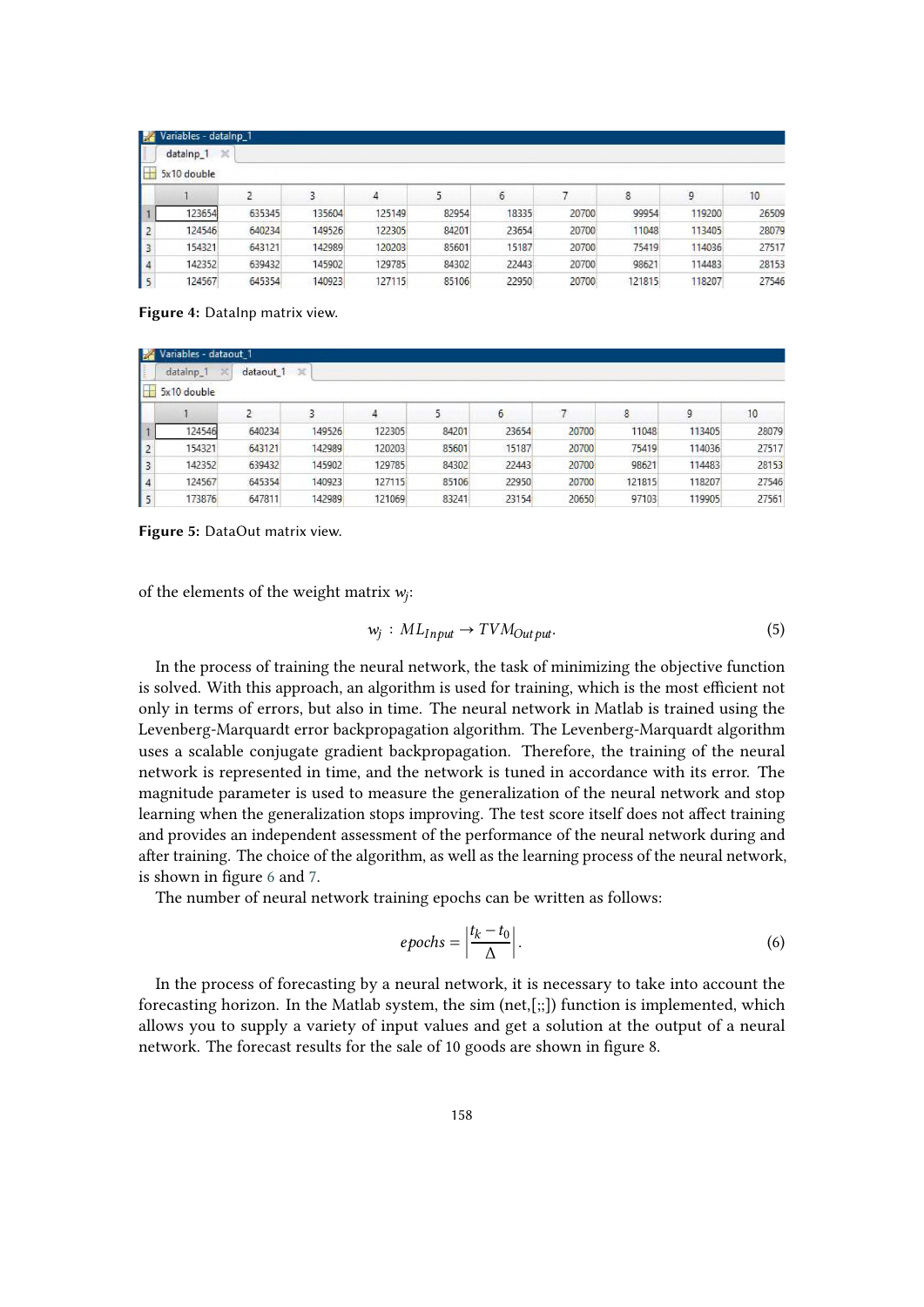| <b>Train Network</b>         | Train the network to fit the inputs and targets.                                                                                                                                                                  | <b>Results</b>          |
|------------------------------|-------------------------------------------------------------------------------------------------------------------------------------------------------------------------------------------------------------------|-------------------------|
| Choose a training algorithm: |                                                                                                                                                                                                                   |                         |
|                              | Levenberg-Marquardt<br>$\sim$                                                                                                                                                                                     | Training:               |
|                              | This algorithm typically requires more memory but less time. Training automatically stops when generalization<br>stops improving, as indicated by an increase in the mean square error of the validation samples. | Validation:<br>Testing: |

<span id="page-8-0"></span>**Figure 6:** The choice of the learning algorithm.



<span id="page-8-1"></span>**Figure 7:** The process of learning the neural network.

Therefore, the created neural network does indeed make multiple predictive decisions. It allows you to solve the sales function of marketing and consider the dynamics of the sale of many products in real time. Marketing forecasting looks at the number of future periods that the forecast will cover. That is, you may need a forecast 7 days ahead, with data for every day. In this case, the period is a day, and the horizon is 7 days. Finally, the prediction interval is the frequency with which a new prediction is made. Often the prediction interval coincides with the prediction period. The choice of the forecasting period and horizon is usually dictated by the conditions for making marketing decisions. Choosing these two parameters is one of the hardest parts of marketing forecasting. For forecasting to be meaningful, the forecasting horizon must be no less than the time required to implement the decision made on the basis of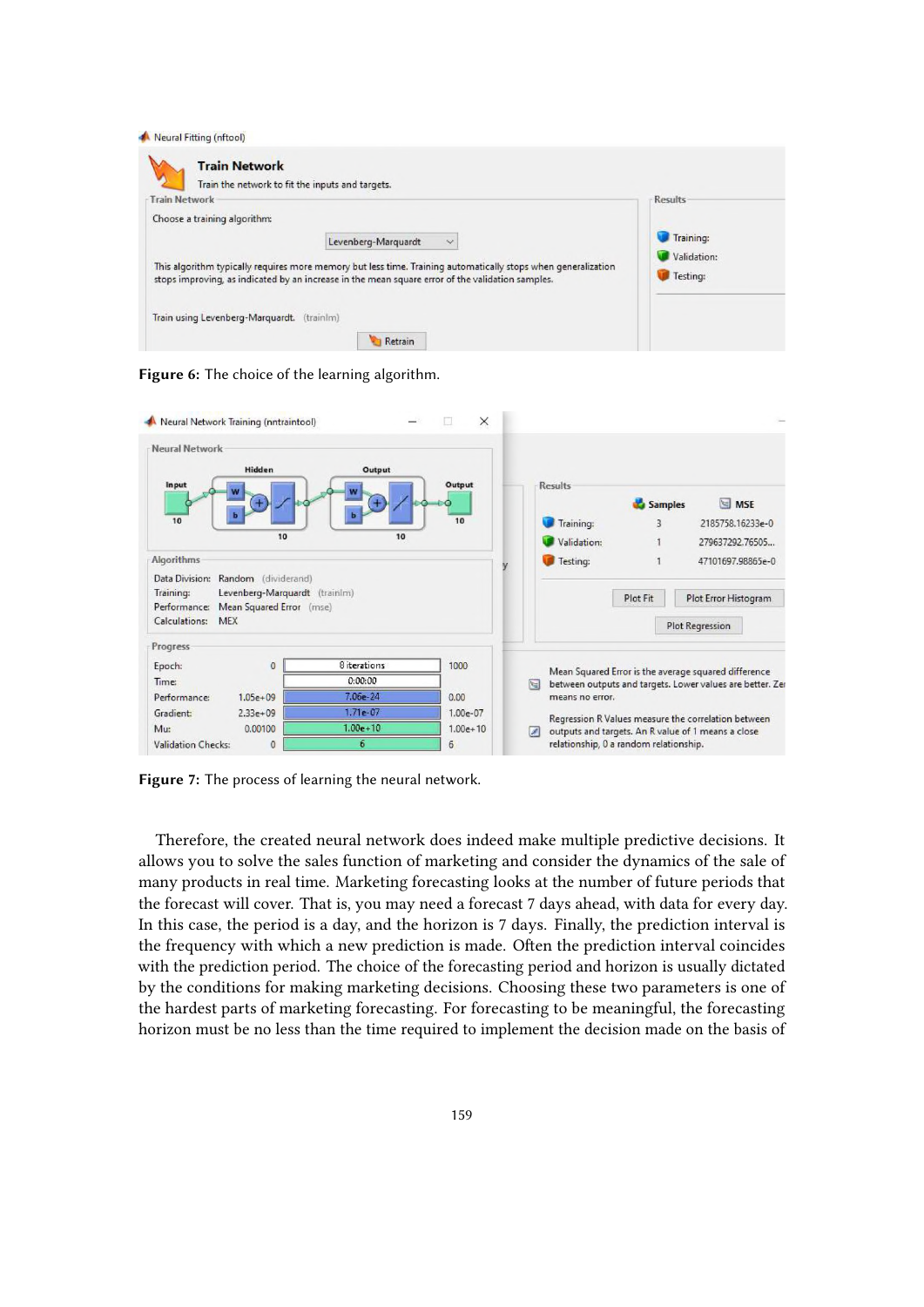```
>> sim(net, [[173876;647811;142989;121069;83241;23154;20650;97103;119905;27561]])
   ane =1.0e+05 *
       2.0724
       6.3957
       1.4526
       1.4247
       0.8347
       0.2607
       0.2067
       0.7470
       1.1261
       0.2859
f_x \gg
```
**Figure 8:** The result of forecasting the sale of 10 products.

the forecast.

Thus, forecasting is highly dependent on the nature of the decision being made.

## **4. Conclusion**

It is known that making management decisions in digital marketing, taking into account the time of receipt and a large amount of information are an urgent task today.

In addition, in the article, the authors consider the use of Big Data as a tool to increase the data transfer speed while providing access to multidimensional data (OLAP).

The article proposes the structure of the marketing analytics system. It includes many databases, where transactions are processed in real time. Consequently, online data source systems (ODS) provide information for processing in OLTP. This ensures prompt processing of information in real time. For marketing forecasting of multidimensional data, a neural network in Matlab is built. To solve the problem of improving forecasts, the authors have proposed building input data matrices for presentation in a neural network and target data matrices that determine the output statistical information.

Also in the paper, the results of the neural network training process in Matlab are represented on a chosen learning algorithm. The obtained forecasting results allow us to draw a conclusion about the advantages of a neural network in multivariate forecasting in real time. Multidimensional data and the level of their detail are important to solving the problem of forecasting in real time.

The wider use of digital-marketing systems gives an opportunity for applying the proposed approach to marketing forecasting.

## **References**

[1] L. Flors, How to Measure Digital Marketing, Springer, London, 2014.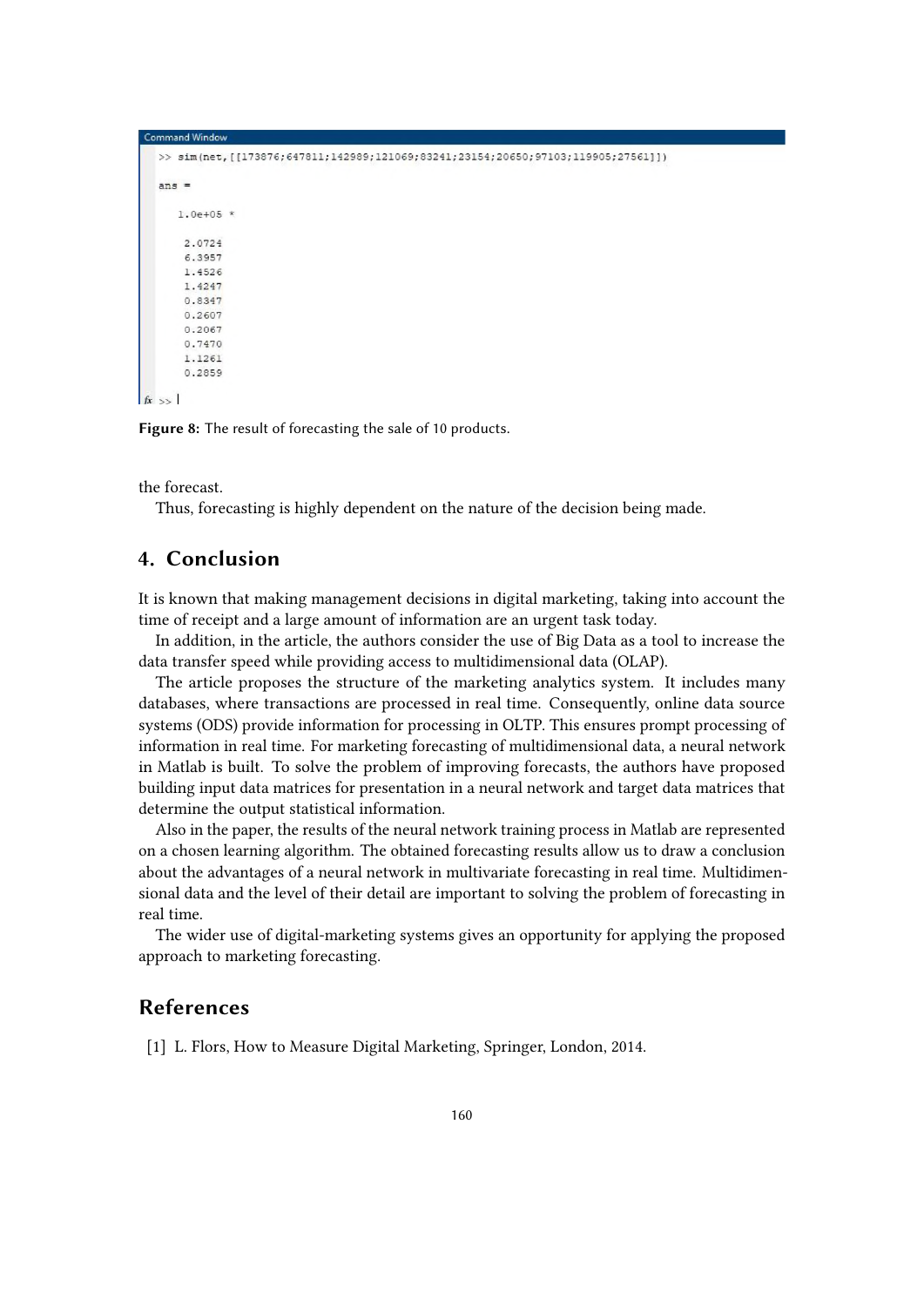- [2] S. Ivanov, M. Ivanov, Marketing forecasting based on big data information, SHS Web of Conferences 107 (2021) 05002. doi:[10.1051/shsconf/202110705002](http://dx.doi.org/10.1051/shsconf/202110705002).
- [3] K. Schwab, The Fourth Industrial Revolution, World Economic Forum, Cologny/Geneva, 2017.
- [4] M. Ivanov, S. Ivanov, O. Cherep, N. Terentieva, V. Maltiz, I. Kaliuzhna, V. Lyalyuk, Fuzzy modelling of big data of HR in the conditions of Industry 4.0, CEUR Workshop Proceedings 2713 (2020) 295–314.
- [5] S. Semerikov, H. Kucherova, V. Los, D. Ocheretin, Neural network analytics and forecasting the country's business climate in conditions of the coronavirus disease (COVID-19), CEUR Workshop Proceedings 2845 (2021) 22–32. URL: [http://ceur-ws.org/Vol-2845/Paper\\_3.pdf.](http://ceur-ws.org/Vol-2845/Paper_3.pdf)
- <span id="page-10-0"></span>[6] Insider Intelligence Editors, Nike's D2C sales will comprise a third of its total revenues, 2021. URL: [https://tinyurl.com/3dwxndf9.](https://tinyurl.com/3dwxndf9)
- <span id="page-10-1"></span>[7] R. Kats, Mucinex eyes social commerce to help bolster D2C business, 2020. URL: [https:](https://tinyurl.com/zzsm5zea) [//tinyurl.com/zzsm5zea.](https://tinyurl.com/zzsm5zea)
- <span id="page-10-2"></span>[8] J. Enberg, US Digital Ad Spending 2019, 2019. URL: [https://www.emarketer.com/content/](https://www.emarketer.com/content/us-digital-ad-spending-2019) [us-digital-ad-spending-2019.](https://www.emarketer.com/content/us-digital-ad-spending-2019)
- <span id="page-10-3"></span>[9] Y. Bard, Nonlinear Parameter Estimation, 4th ed., Academic Press, New York, NY, 1973.
- <span id="page-10-4"></span>[10] A. H. Ashton, Does consensus imply accuracy in accounting studies of decision making?, The Accounting Review 60 (1985) 173–185. URL: [https://www.jstor.org/stable/246784.](https://www.jstor.org/stable/246784)
- <span id="page-10-5"></span>[11] V. G. Morwitz, Methods for forecasting from intentions data, in: J. S. Armstrong (Ed.), Principles of Forecasting: A Handbook for Researchers and Practitioners, Springer US, Boston, MA, 2001, pp. 33–56. doi:[10.1007/978- 0- 306- 47630- 3\\_3](http://dx.doi.org/10.1007/978-0-306-47630-3_3).
- <span id="page-10-6"></span>[12] J. S. Armstrong, Role playing: A method to forecast decisions, in: J. S. Armstrong (Ed.), Principles of Forecasting: A Handbook for Researchers and Practitioners, Springer US, Boston, MA, 2001, pp. 15–30. doi:[10.1007/978- 0- 306- 47630- 3\\_2](http://dx.doi.org/10.1007/978-0-306-47630-3_2).
- <span id="page-10-7"></span>[13] G. Rowe, G. Wright, Expert opinions in forecasting: The role of the delphi technique, in: J. S. Armstrong (Ed.), Principles of Forecasting: A Handbook for Researchers and Practitioners, Springer US, Boston, MA, 2001, pp. 125–144. doi:[10.1007/978- 0- 306- 47630- 3\\_7](http://dx.doi.org/10.1007/978-0-306-47630-3_7).
- <span id="page-10-8"></span>[14] D. R. Wittink, T. Bergestuen, Forecasting with conjoint analysis, in: J. S. Armstrong (Ed.), Principles of Forecasting: A Handbook for Researchers and Practitioners, Springer US, Boston, MA, 2001, pp. 147–167. doi:[10.1007/978- 0- 306- 47630- 3\\_8](http://dx.doi.org/10.1007/978-0-306-47630-3_8).
- <span id="page-10-9"></span>[15] P. Mandal, N. Joshi, Understanding digital marketing strategy, International Journal of Scientific Research and Management 5 (2017) 5428–5431. URL: [https://www.ijsrm.in/index.](https://www.ijsrm.in/index.php/ijsrm/article/view/463) [php/ijsrm/article/view/463.](https://www.ijsrm.in/index.php/ijsrm/article/view/463) doi:[10.18535/ijsrm/v5i6.11](http://dx.doi.org/10.18535/ijsrm/v5i6.11).
- <span id="page-10-10"></span>[16] M. Ivanov, Cloud-based digital marketing, CEUR Workshop Proceedings 2422 (2019) 395–404.
- <span id="page-10-11"></span>[17] N. Carnot, V. Koen, B. Tissot, Economic Forecasting, Palgrave Macmillan UK, London, 2005.
- <span id="page-10-12"></span>[18] N. Carnot, V. Koen, B. Tissot, Economic Forecasting and Policy, Palgrave Macmillan UK, London, 2011.
- <span id="page-10-13"></span>[19] S. Ivanov, Modeling company sales based on the use of SWOT analysis and ishikawa charts, CEUR Workshop Proceedings 2422 (2019) 385–394.
- <span id="page-10-14"></span>[20] C. P. Lim (Ed.), Handbook on Decision Making, volume 1: Techniques and Applications, Springer-Verlag, Berlin Heidelberg, 2010.